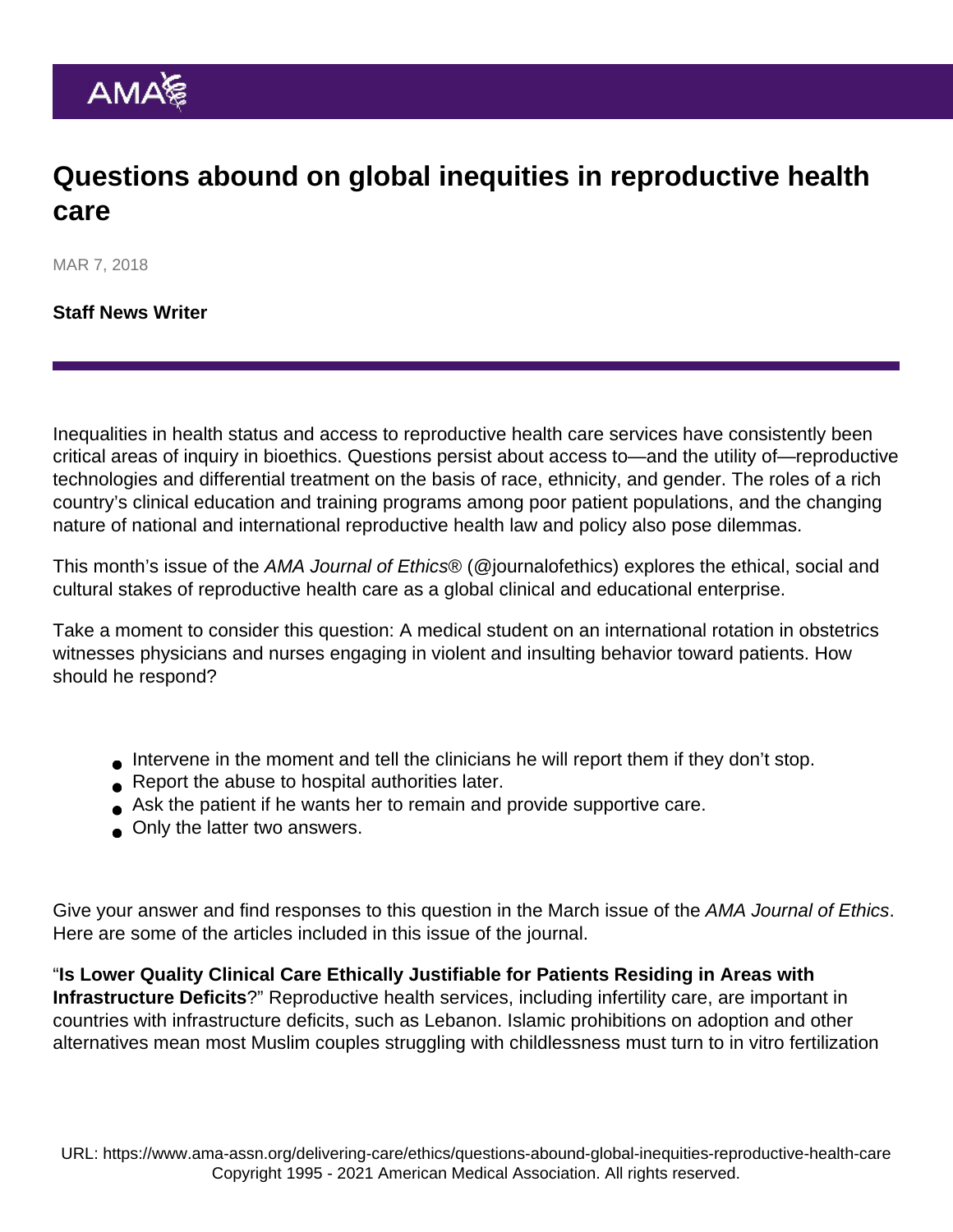and intracytoplasmic sperm injection. Attempts to bring such procedures to those areas at a low cost might help infertile couples, but a low-cost protocol for male infertility remains technically challenging and could result in two standards of clinical care.

["Balancing Demand for Universally Improved Health Outcomes with Need for a Local Standard](http://journalofethics.ama-assn.org/2018/03/stas1-1803.html) [of Care](http://journalofethics.ama-assn.org/2018/03/stas1-1803.html) ." The U.S. leads global health care by advancing care through randomized controlled trials (RCTs), typically conducted in rich places. However, RCTs, including replications of previous trials, are also carried out in low- and middle-income locations. It is neither clinically appropriate nor ethically acceptable to extrapolate findings from one region to another without accounting for a number of factors.

["Why Crisis Pregnancy Centers Are Legal but Unethical](http://journalofethics.ama-assn.org/2018/03/pfor1-1803.html) ." Crisis pregnancy centers are organizations that seek to intercept women with unintended pregnancies who might be considering abortion and persuade them to consider other options. Although such venues have First Amendment rights protections, propagating misinformation should be regarded as an ethical violation that undermines women's health.

["Linking Global Health to Local Health within an Ob/Gyn Residency Program](http://journalofethics.ama-assn.org/2018/03/medu1-1803.html) ." Training programs that focus on global health have been criticized by some who suggest there is ample work to be done domesticlally. Also, such programs can become learner-centric, which makes it difficult to maintain and potentially burdensome for the host site. This article discusses a curriculum and training program that prepares learners to work responsibly and collaboratively in resource-poor settings, both nationally and globally.

Guests on the journal's March [podcast](http://journalofethics.ama-assn.org/podcast/ethics-talk-mar-2018.mp3) outline the history of a now alarmingly high rate of maternal mortality among black American women, and present potential areas of improvement for reproductive health practitioners. Guests include: Dorothy Roberts, JD, a scholar of race, gender and law at the University of Pennsylvania Law School; Nadia Sawicki, JD, academic director of Loyola University Chicago's Beazley Institute for Health Law & Policy; and Stacie Geller, PhD, a professor of obstetrics and gynecology at the University of Illinois College Of Medicine.

[Subscribe](https://itunes.apple.com/us/podcast/ama-journal-of-ethics-podcast/id872628006?mt=2) to the podcast in iTunes.

## Submit manuscripts and artwork

The journal's editorial focus is on commentaries and articles that offer practical advice and insights for medical students and physicians. [Submit a manuscript](http://journalofethics.ama-assn.org/site/for-authors.html) for publication. The journal also [invites](http://journalofethics.ama-assn.org/site/call-for-ihl.html) original photographs, graphics, cartoons, drawings and paintings that explore the ethical dimensions of health or health care.